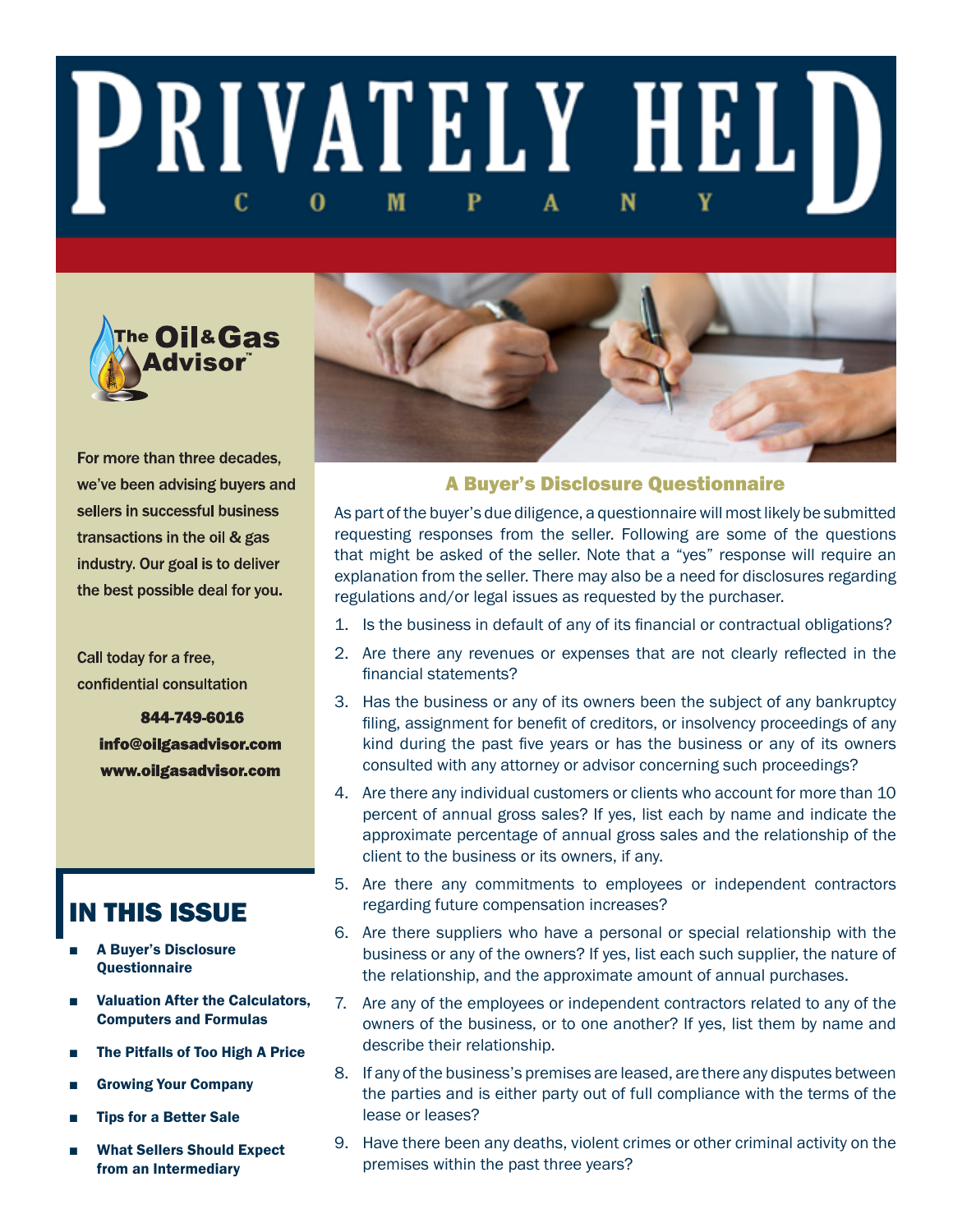# A Buyer's Disclosure Questionnaire (cont.)

- 10. Are there any substances, materials, or products on or near the premises which may be an environmental hazard such as, but not limited to, asbestos, formaldehyde, radon, paint solvents, fuel, medical waste, surface or underground storage tanks or contaminated soil or water?
- 11. Is there any equipment used in the business that it does not own, is not in good operable condition, or on which maintenance has been deferred?
- 12. Does the business have a franchise, distributorship or licensing agreement? If yes, provide a copy of each.

As intimidating as a due diligence questionnaire can be, honest disclosure is critical to avoid legal repercussions later on.

# Valuation After the Calculators, Computers and Formulas

After all of the discount rates, EBITDA and/or EBIT multiples, projections, etc., a buyer has to also look at a business under consideration for acquisition from the non-financial side. Here are some questions that should be answered prior to settling on an offering price.

# Market:

- Are there any significant competitive threats?
- Is there large market potential?
- Does the company have a reasonable market position?
- Are there broad-based distribution channels?
- Is there a wide customer or client base?
- What's the company's competitive base?

# Operations:

- Are there significant alternative technologies?
- Is there product/services diversity?
- Are there multiple suppliers?
- Is there pricing elasticity?
- What's proprietary?
- What's the company's competitive advantage?
- What's the status of employment agreements and non-competes?

#### Post-Acquisition:

- Are there cost savings after purchase?
- Are there significant capital expenditures pending?
- Is there synergy with the buyer?
- Is it perceived the integration will go smoothly?
- Are there substantial cross-selling possibilities?
- Will the cultures blend?

# The Pitfalls of Too High a Price

Many sellers dream about the value of their company based on what they perceive as their "sweat equity" or Wall Street comparisons. The merger and acquisition marketplace is fairly efficient. However, it is not formalized like the real estate marketplace in which almost all sales are public knowledge and practically all properties have assessed values.

Sellers almost always have a figure in mind that they would like to get, but pricing a business too high can be a mistake. If the company does not sell in a reasonable amount of time, the business can be shopworn and tarnished. There is also a greater risk of confidentiality being breached the longer the business is on the market.

A higher price often can require a buyer to use greater leverage, thus possibly jeopardizing the debt payments or the seller's notes. For a variety of reasons, it is usually best for the seller to arrive at a win-win arrangement with the buyer.

There are ways to avoid putting too high a price on the business. One is to have a formal valuation on the business. This is not inexpensive. Another is to have a qualified business intermediary provide an informal valuation or

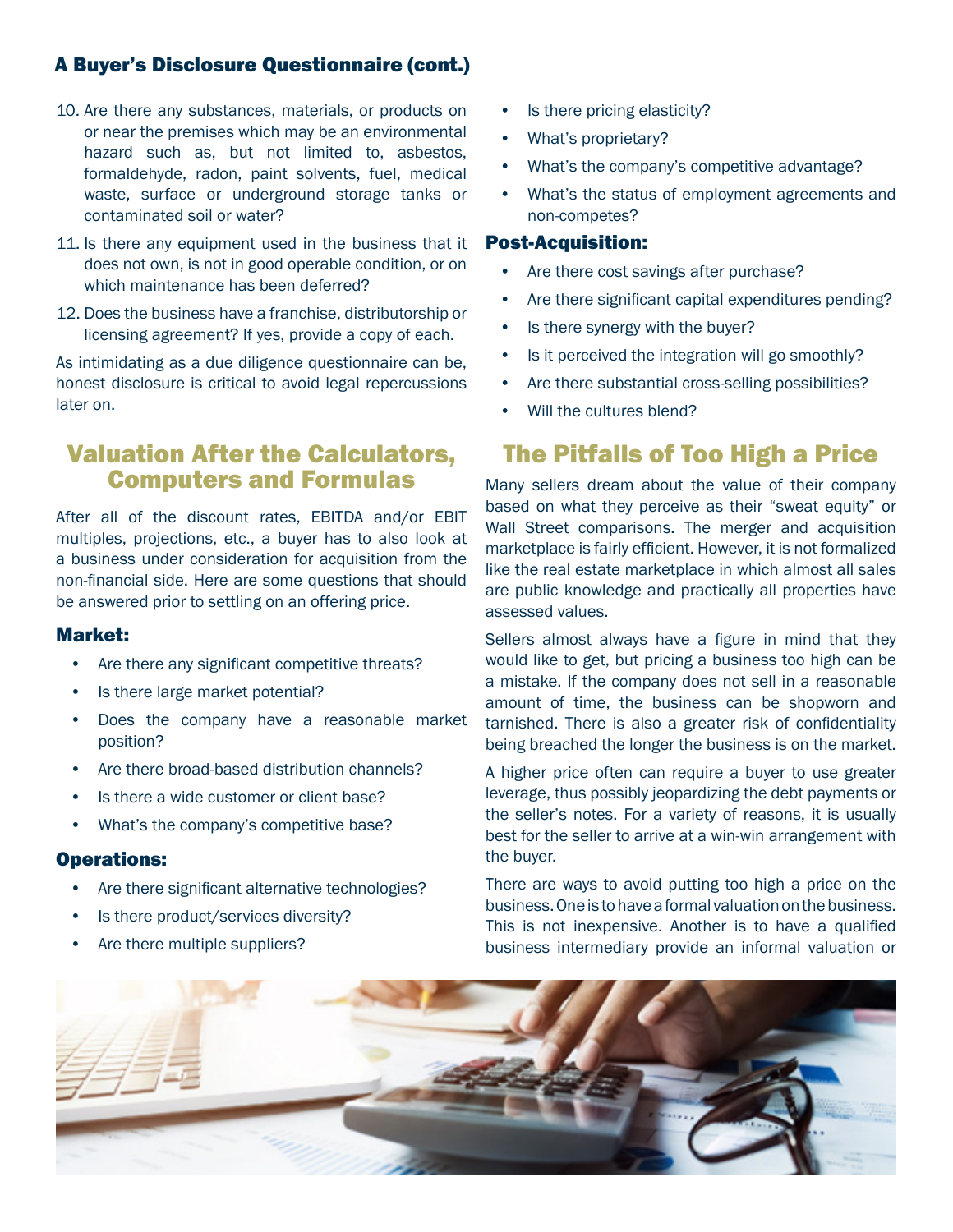

# The Pitfalls of Too High a Price (cont.) Tips for a Better Sale

what might be called a most probable selling price. These valuations are not provided to the buyer initially, but can be used in the negotiation process. About fifty percent of owners seem to have an unrealistically high selling price and the other fifty percent seem to price it too low. Without a professional opinion for reference, owners cannot begin to discuss or justify a selling price that makes sense.

There are a number of choices if the owner determines that he or she has set too high of a price based on the offers received from potential buyers. One is to lower the price or become more generous on the terms. Alternatively, the owner can take the company off of the market until the company's earnings have improved and then go back to market.

# Growing Your Company

There is the old adage that a company never stands still for very long. It either grows or declines. There are several options business owners have for growing their companies. The basic ones are:

- Take business away from the competition and expand into their markets.
- Expand into these existing markets by getting a share of the new business growth.
- Expand into new product and service lines that are compatible with your existing lines or services.
- Expand into new geographical markets.
- Expand into unrelated business products and services.

One of the most successful methods for growth is through acquisition of existing, compatible companies.

#### 1. Make sure all agree.

The decision to sell is not irreversible, but it should be firm. In a family business, it is important that not just the majority owner or CEO but all of the family members who have some ownership, or who work in the business, are brought into the selling process. Hopefully, they all agree with the decision. For non-family private businesses, all stockholders should be made aware of the situation.

#### 2. Select a head.

Decide up front who is going to be the ultimate manager of the selling process so there is no ambiguity later on. Decide whether it should be the majority owner, the CEO, the intermediary, or some other appropriate person.

#### 3. Keep it moving.

Set time frames on the selling process in order to have milestones: when to complete selling memorandum, contact buyers, sign Letter of Intent, close the deal, etc. Deals that drag don't close!

#### 4. Partner with professionals.

Improper advice can cost the owner tenfold later on. In retaining legal advice, the seller should be sure the selected legal counsel is a "transaction" attorney, not a trust attorney. To properly screen and qualify potential buyers, an intermediary should be brought on.

# 5. Communicate with the banker about what is happening.

Bankers not only hate surprises, but if they are surprised, they may not be cooperative when the seller needs them most.